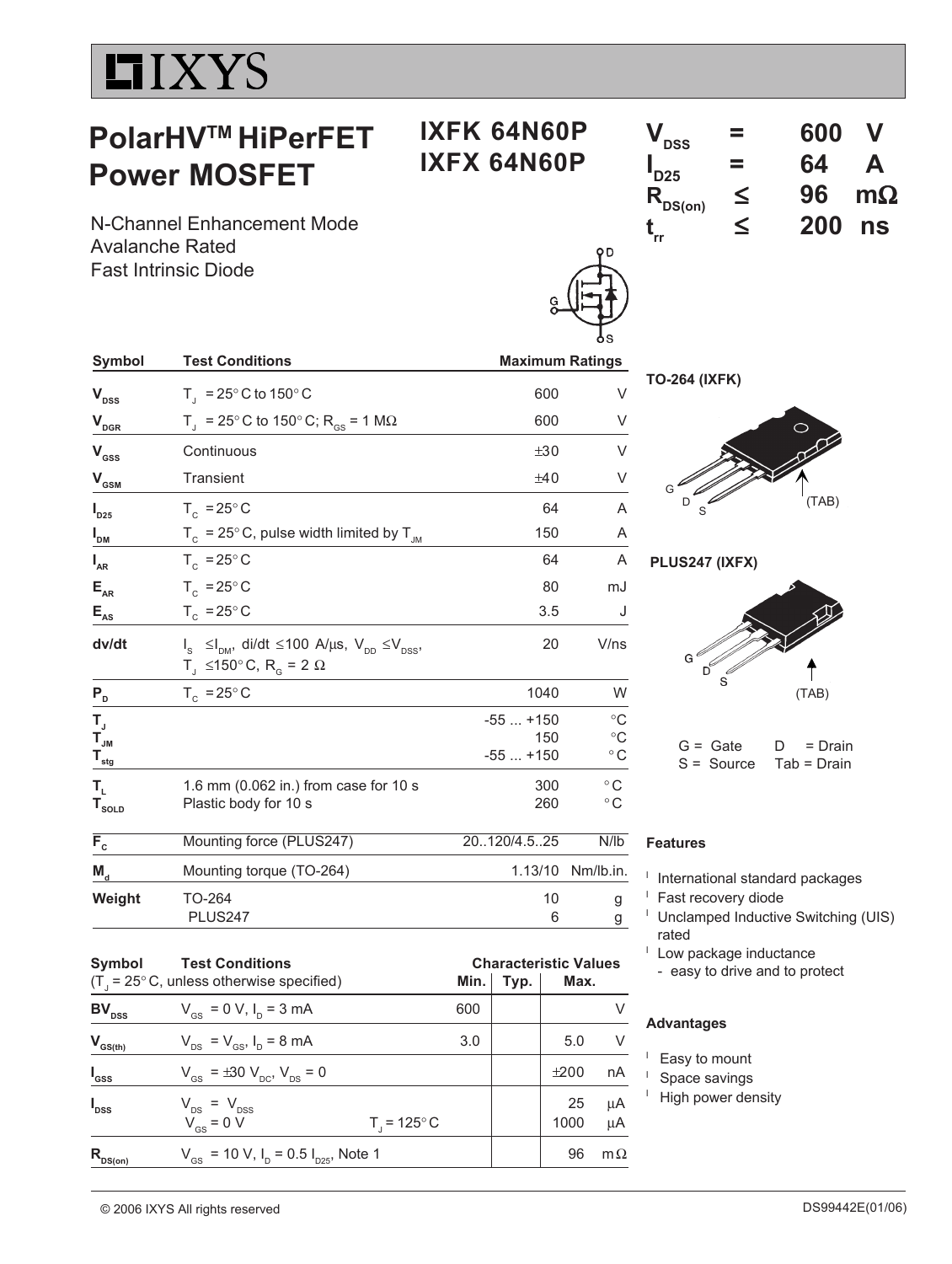

## **IXFK 64N60P IXFX 64N60P**

| Symbol                                  | <b>Test Conditions</b>                                                                                 | $(T1 = 25° C$ , unless otherwise specified) | Min. | <b>Characteristic Values</b> | Typ.   Max. |               |
|-----------------------------------------|--------------------------------------------------------------------------------------------------------|---------------------------------------------|------|------------------------------|-------------|---------------|
| $g_{\scriptscriptstyle \sf fs}$         | $V_{DS}$ = 20 V; I <sub>D</sub> = 0.5 I <sub>D25</sub> , Note 1                                        |                                             | 40   | 63                           |             | S             |
| $C_{\rm iss}$                           |                                                                                                        |                                             |      | 12                           |             | nF            |
| $C_{\rm oss}$                           | $V_{\text{cs}}$ = 0 V, $V_{\text{DS}}$ = 25 V, f = 1 MHz                                               |                                             |      | 1150                         |             | pF            |
| $C_{\rm rss}$                           |                                                                                                        |                                             |      | 80                           |             | pF            |
| $t_{\text{d}(on)}$                      |                                                                                                        |                                             |      | 28                           |             | ns            |
|                                         | $V_{\text{GS}}$ = 10 V, $V_{\text{DS}}$ = 0.5 V <sub>DSS</sub> , I <sub>D</sub> = 0.5 I <sub>D25</sub> |                                             |      | 23                           |             | ns            |
| $\mathbf{t}_{\mathsf{d}(\mathsf{off})}$ | $R_{c}$ = 1 $\Omega$ (External)                                                                        |                                             |      | 79                           |             | ns            |
|                                         |                                                                                                        |                                             |      | 24                           |             | ns            |
| $\mathbf{Q}_{\text{g(on)}}$             |                                                                                                        |                                             |      | 200                          |             | nC            |
| $\mathbf{Q}_{\mathrm{gs}}$              | $V_{\text{GS}}$ = 10 V, $V_{\text{DS}}$ = 0.5 $V_{\text{DSS}}$ , $I_{\text{D}}$ = 0.5 $I_{\text{D25}}$ |                                             |      | 70                           |             | nC            |
| $\mathbf{Q}_{\mathsf{gd}}$              |                                                                                                        |                                             |      | 68                           |             | nС            |
| $\mathsf{R}_{\text{thJC}}$              |                                                                                                        |                                             |      |                              | 0.12        | $\degree$ C/W |
| $R_{thcs}$                              |                                                                                                        |                                             |      | 0.15                         |             | $\degree$ C/W |





T 1.57 1.83 .062 .072

| <b>Source-Drain Diode</b>     |  |                                      | <b>Characteristic Values</b><br>$(T1 = 25° C, unless otherwise specified)$ |     |     |                |  |
|-------------------------------|--|--------------------------------------|----------------------------------------------------------------------------|-----|-----|----------------|--|
| Symbol                        |  |                                      | Min.   Typ.   Max.                                                         |     |     |                |  |
| $I_{\rm s}$                   |  | $V_{\text{gs}} = 0 V$                |                                                                            |     | 64  | A              |  |
| $I_{\rm SM}$                  |  | Repetitive                           |                                                                            |     | 150 | $\overline{A}$ |  |
| $\mathbf{V}_{\text{SD}}$      |  | $I_F = I_S$ , $V_{GS} = 0$ V, Note 1 |                                                                            |     | 1.5 | V              |  |
| $t_{rr}$                      |  | $I_{F}$ = 25A, -di/dt = 100 A/µs     |                                                                            |     | 200 | ns             |  |
| $\mathbf{Q}_{_{\mathsf{RM}}}$ |  | $V_{\rm R}$ = 100V                   |                                                                            | 0.6 |     | μC             |  |
| $I_{\mathsf{RM}}$             |  |                                      |                                                                            | 6.0 |     | $\overline{A}$ |  |

Notes:

1. Pulse test,  $t \leq 300 \mu s$ , duty cycle d $\leq 2 \%$ 

|  |  |  |  | IXYS reserves the right to change limits, test conditions, and dimensions. |  |  |
|--|--|--|--|----------------------------------------------------------------------------|--|--|
|--|--|--|--|----------------------------------------------------------------------------|--|--|

| IXYS MOSFETs and IGBTs are covered by 4,835,592 4,931,844 5,049,961 5,237,481 6,162,665                  |  |  |                                                                | 6.404.065 B1 6.683.344 6.727.585 |                        |  |
|----------------------------------------------------------------------------------------------------------|--|--|----------------------------------------------------------------|----------------------------------|------------------------|--|
| one or moreof the following U.S. patents: 4,850,072 5,017,508 5,063,307 5,381,025 6,259,123 B1 6,534,343 |  |  |                                                                |                                  | 6.710.405B2 6.759.692  |  |
|                                                                                                          |  |  | 4.881.106 5.034.796 5.187.117 5.486.715 6.306.728 B1 6.583.505 |                                  | 6.710.463 6.771.478 B2 |  |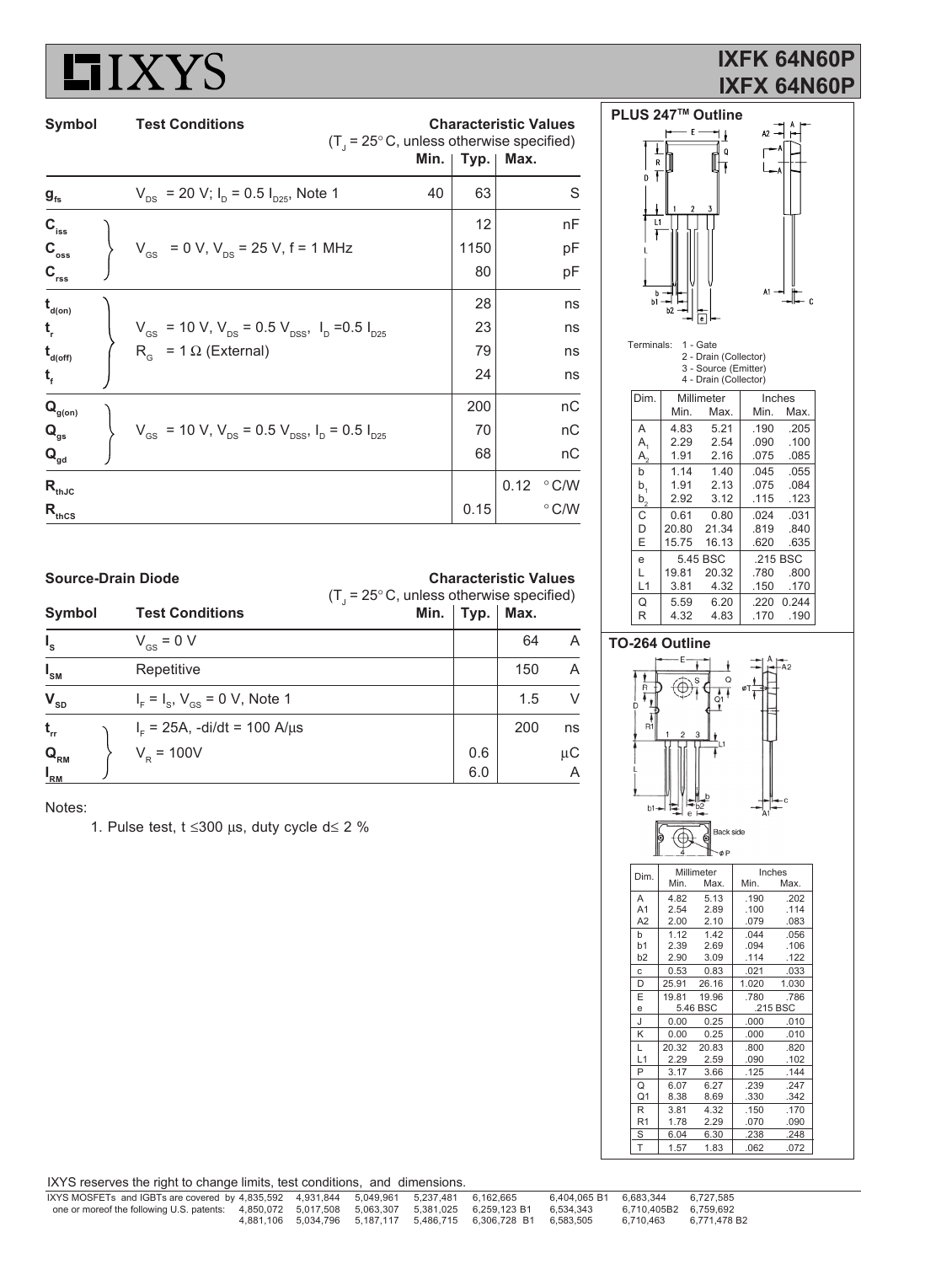











Fig. 4.  $R_{DS(on)}$  Normalized to  $I_D = 32A$  vs. **Junction Temperature**



**Fig. 6. Maximum Drain Current vs. Case Temperature**

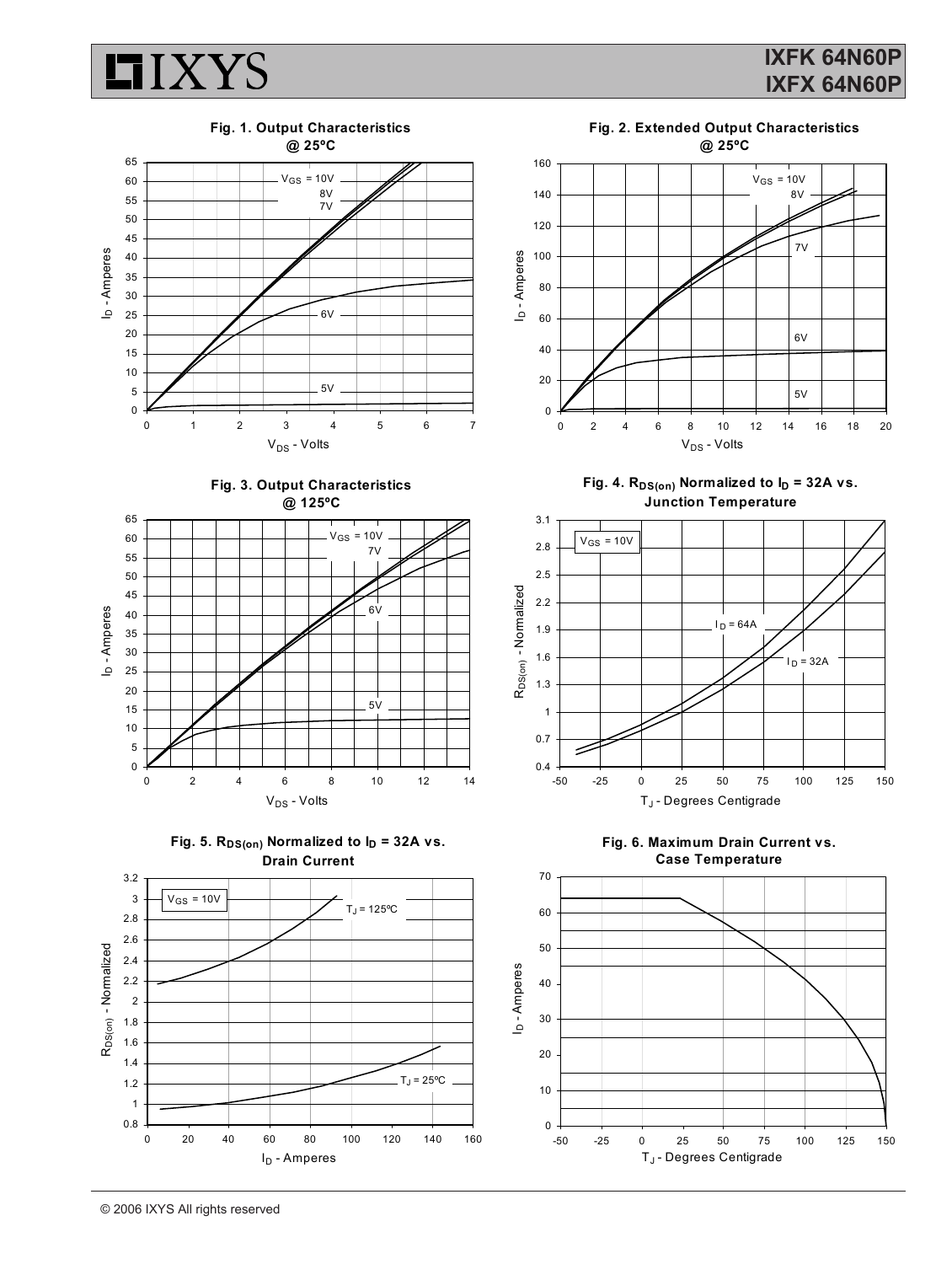

### **IXFK 64N60P IXFX 64N60P**

**Fig. 7. Input Admittance**





**Fig. 9. Forward Voltage Drop of Intrinsic Diode**









**Fig. 10. Gate Charge**